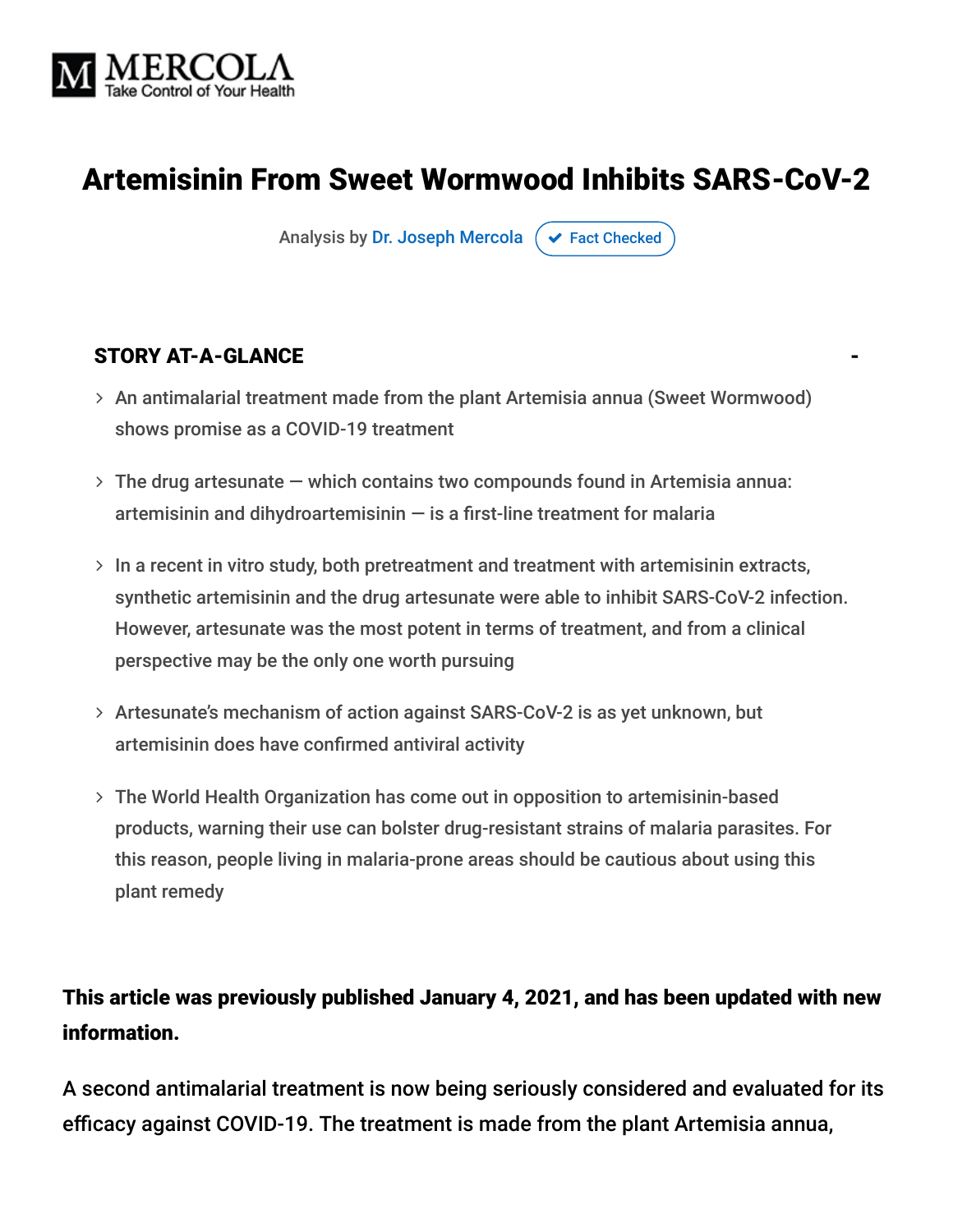which most people know as Sweet Wormwood. Other names for this plant include Annual Sagewort and Sweet Annie.

Research over the past few decades has revealed multiple health benefits from this medicinal herb, which has a centuries-long history of use in folk medicine. In 2015, Chinese scientist Tu Youyou received a partial Nobel Prize in Physiology or Medicine for his discovery of artemisinin and dihydroartemisinin,1 both of which have potent malariafighting properties.

As reported by the University of Kentucky, $^2$  "The popular malaria drug artesunate was developed from those compounds and is still used as a first-line treatment for the disease today."

# Artemisinin — A Viable COVID-19 Remedy?

Interestingly, in addition to having a long-standing history of being used as a highly effective antiparasitic, it also has anticancer properties. Additionally, artemisia annua has antiviral activity that might be helpful against SARS-CoV-2.

In an April 8, 2020, SEC filing, Mateon Therapeutics reported<sup>3</sup> that "Artemisinin is highly potent at inhibiting the ability of the COVID-19 causing virus (SARS-CoV-2) to multiply while also having an excellent safety index."

After testing the plant's antiviral effects in a laboratory setting for a couple of years, University of Kentucky researchers are also exploring its use for the treatment of COVID-19, $4$  as are researchers in Denmark and Germany.<sup>5</sup> According to the University of Kentucky: 6

*"Surprisingly, results showed that the plant's leaves, when extracted with absolute ethanol or distilled water, provided more antiviral activity than the actual drug itself — meaning that an Artemisia annua-blended coffee or tea could possibly be more effective than taking the drug."*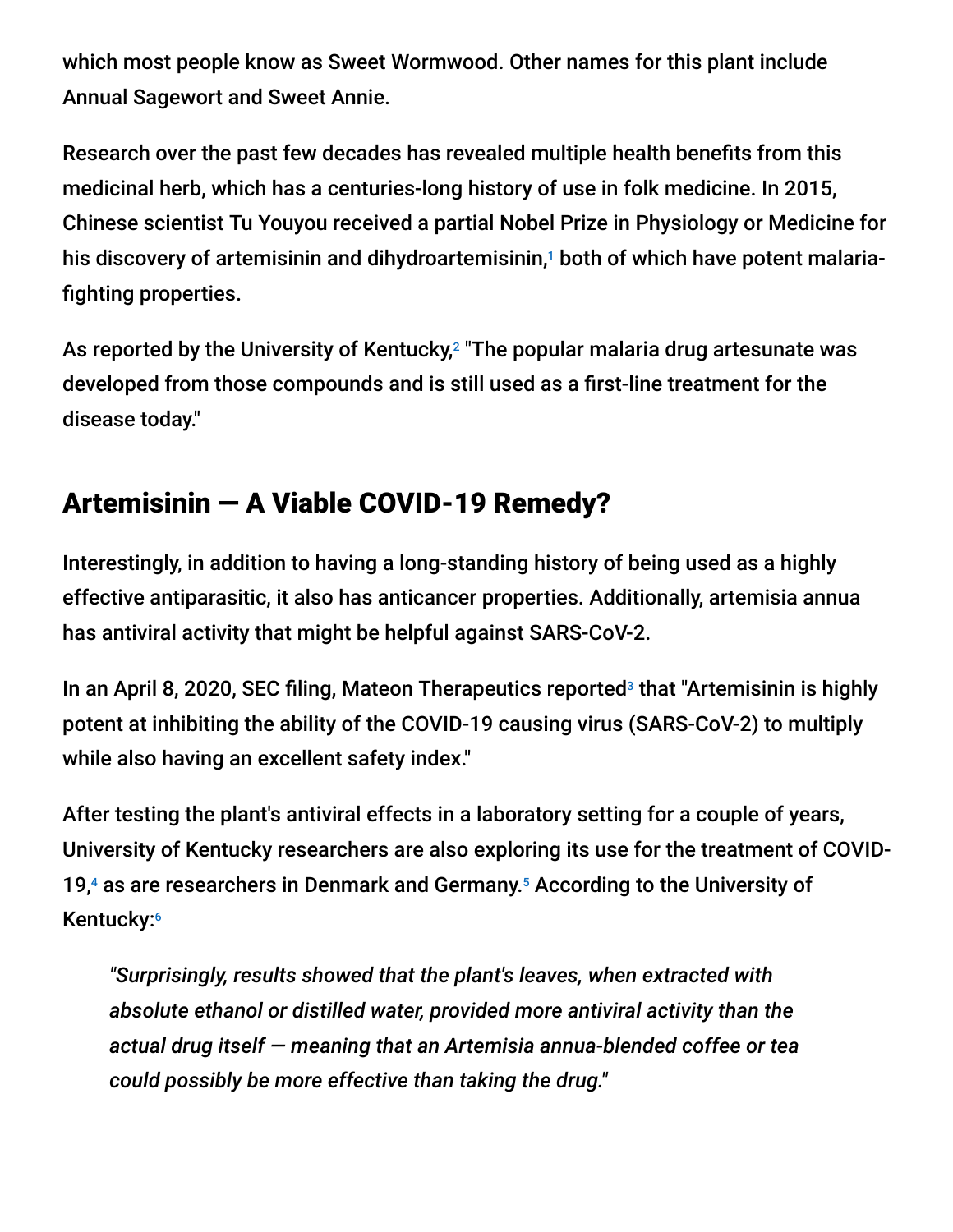Based on these findings, researchers have decided to test artemisinin in patients diagnosed with COVID-19. Some of the first human studies, set to investigate both the extract blended into coffee and tea, as well as the drug artesunate, were implemented by UK HealthCare.

University of Kentucky researchers have founded a company called ArtemiFlow to develop and manufacture the drug, in collaboration with the Kentucky Tobacco Research & Development Center.<sup>7</sup> A sister company, ArtemiLife, is marketing Artemisia tea and coffee to raise research funds.

## Mechanism of Action Remains Unknown

As for its mechanism of action, such details still remain to be discovered. C&EN explains: 8

*"When countering malaria, artemisinin exploits the parasite's taste for hemoglobin in its host's blood. As the parasite digests hemoglobin, it frees the iron-porphyrin heme complex from the protein.*

*Because this heme is toxic to the parasite, the organism normally converts the complex to a more benign crystalline form. 'But artemisinin corrupts this hemedetoxification pathway,' says Paul O'Neill, a medicinal chemist at the University of Liverpool.*

*If artemisinin does have any effect against SARS-CoV-2, though, it likely relies on a completely different mechanism than the one it uses against the malaria parasite, Harvard's [malaria researcher Dyann F.] Wirth says."*

# In Vitro Study Reports Positive Results

An in vitro study<sup>9,10</sup> looking at the efficacy of artemisinin-based treatments against SARS-CoV-2, posted on the prepublication server bioRxiv, October 5, 2020, report promising results.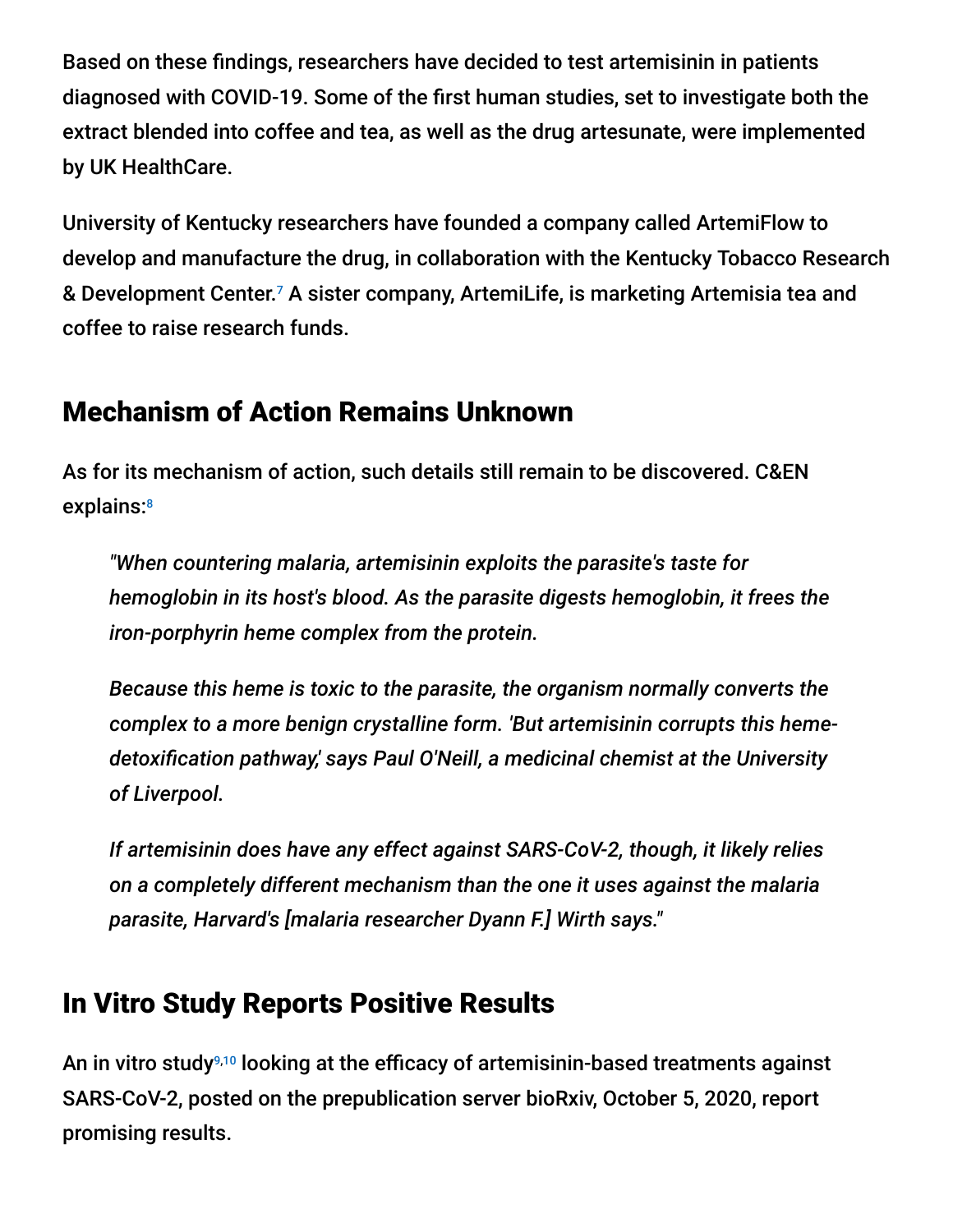**<sup>66</sup>** Both pretreatment and treatment with artemisinin<br>extracts synthetic artemisinin and the drug **extracts, synthetic artemisinin and the drug artesunate were able to inhibit SARS-CoV-2 infection. However, artesunate was the most potent in terms of treatment, and from a clinical perspective may be the only one worth pursuing."**

The study was a collaboration between researchers from Germany, Denmark and Hong Kong, led by Kerry Gilmore, Ph.D., from the Max Planck Institute for Colloids and Interfaces in Potsdam, Germany.

Three artemisinin extracts, as well as pure, synthetic artemisinin, artesunate and artemether were evaluated. During the initial screening for antiviral activity, a German SARS-CoV-2 strain obtained from Munich was used.

Later on, during the concentration-response phase of the trial, they used a Danish SARS-CoV-2 strain from Copenhagen. These two strains are said to be "more closely related to the majority of SARS-CoV-2 strains circulating worldwide than the Wuhan strain."11,12

In summary, they found that both pretreatment and treatment with artemisinin extracts, synthetic artemisinin and the drug artesunate were able to inhibit SARS-CoV-2 infection of Vero E6 cells and human hepatoma Huh7.5 cells. That said, artesunate was the most potent in terms of treatment, and from a clinical perspective may be the only one worth pursuing. 13,14

# World Health Organization Warns Against Its Use

While the world is eager to add another remedy to its COVID-19 treatment list, the World Health Organization has come out in opposition to artemisinin-based products. In a May 27, 2020, article, C&EN reported: 15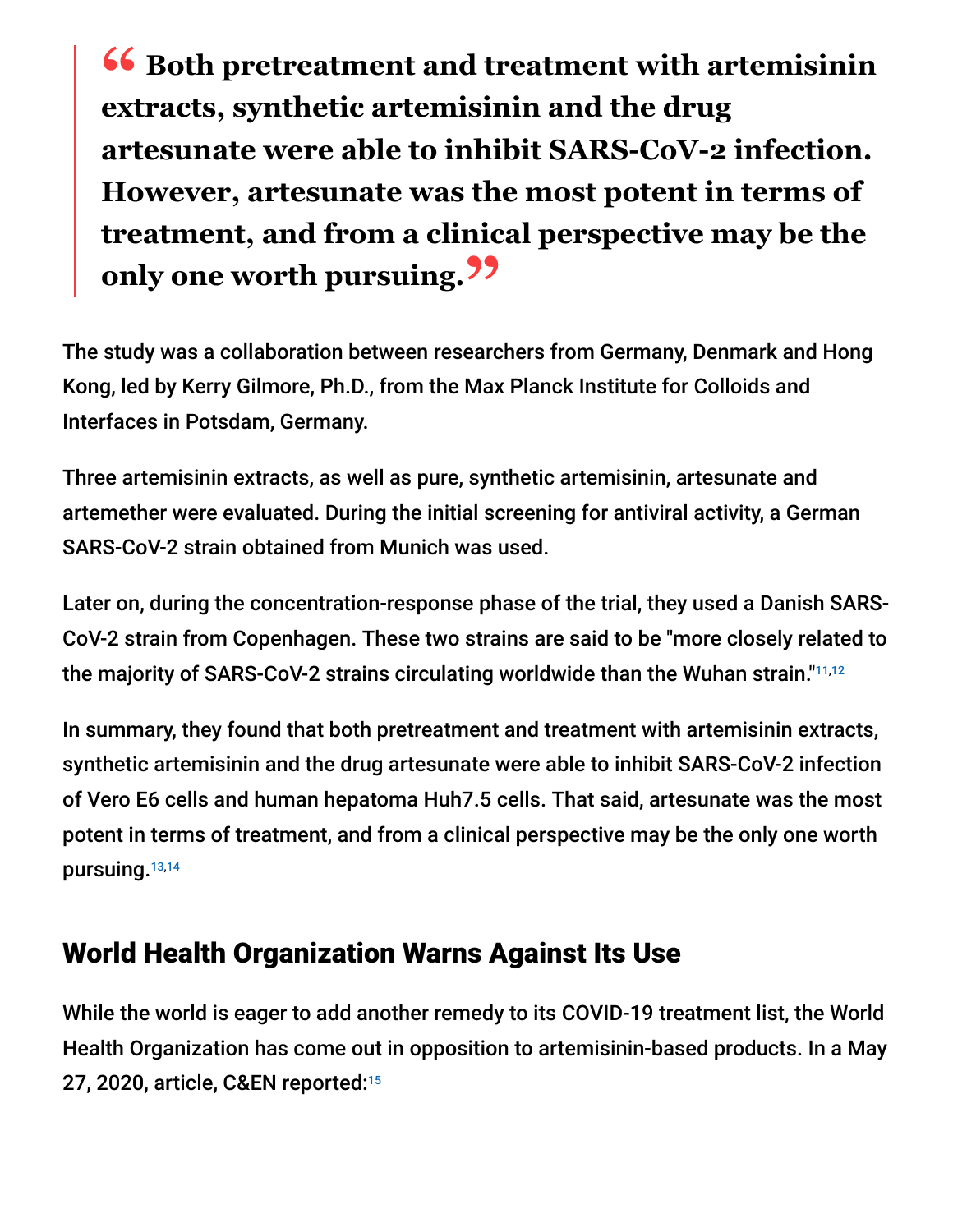*"One of the most high-profile advocates for using the herbal remedy against the novel coronavirus is Madagascar president Andry Rajoelina, who has been touting Covid-Organics, a tonic containing A. annua that the Malagasy Institute of Applied Research developed …*

*But health officials are deeply concerned about the promotion and use of these herbal remedies for three principal reasons. First, no evidence exists that A. annua extracts can prevent or cure COVID-19 …*

*Second, A. annua preparations such as teas, tonics, or herbal capsules also contain a cocktail of bioactive compounds in addition to artemisinin that can have side effects such as dizziness, hearing problems, and vomiting.*

*Third, and perhaps most worrying of all, widespread use of A. annua herbal extracts could bolster drug-resistant strains of malaria parasites such as Plasmodium falciparum.* 16

*For people living in regions where malaria is endemic, exposure to subtherapeutic doses of artemisinin in A. annua may be enough to kill off some of the parasites in their bodies, but not all of them. Clearing out weakling parasites leaves more room for drug-resistant siblings to proliferate, rendering vital ACTs [artemisinin-based combination therapies] ineffective."*

According to Pascal Ringwald, who heads up the drug resistance and response unit of the WHO Global Malaria Program, artemisinin resistance is a significant problem in Southeast Asia, where Artemisia readily grows and is commonly used. 17

That said, this risk is bound to be slight for Americans and people in many other Western countries where malaria is exceedingly rare. According to C&EN,<sup>18</sup> "Scientists interviewed by C&EN agree that although this use is against WHO recommendations, it does not risk accelerating resistance because there are so few cases of malaria in the U.S."

### **Sources and References**